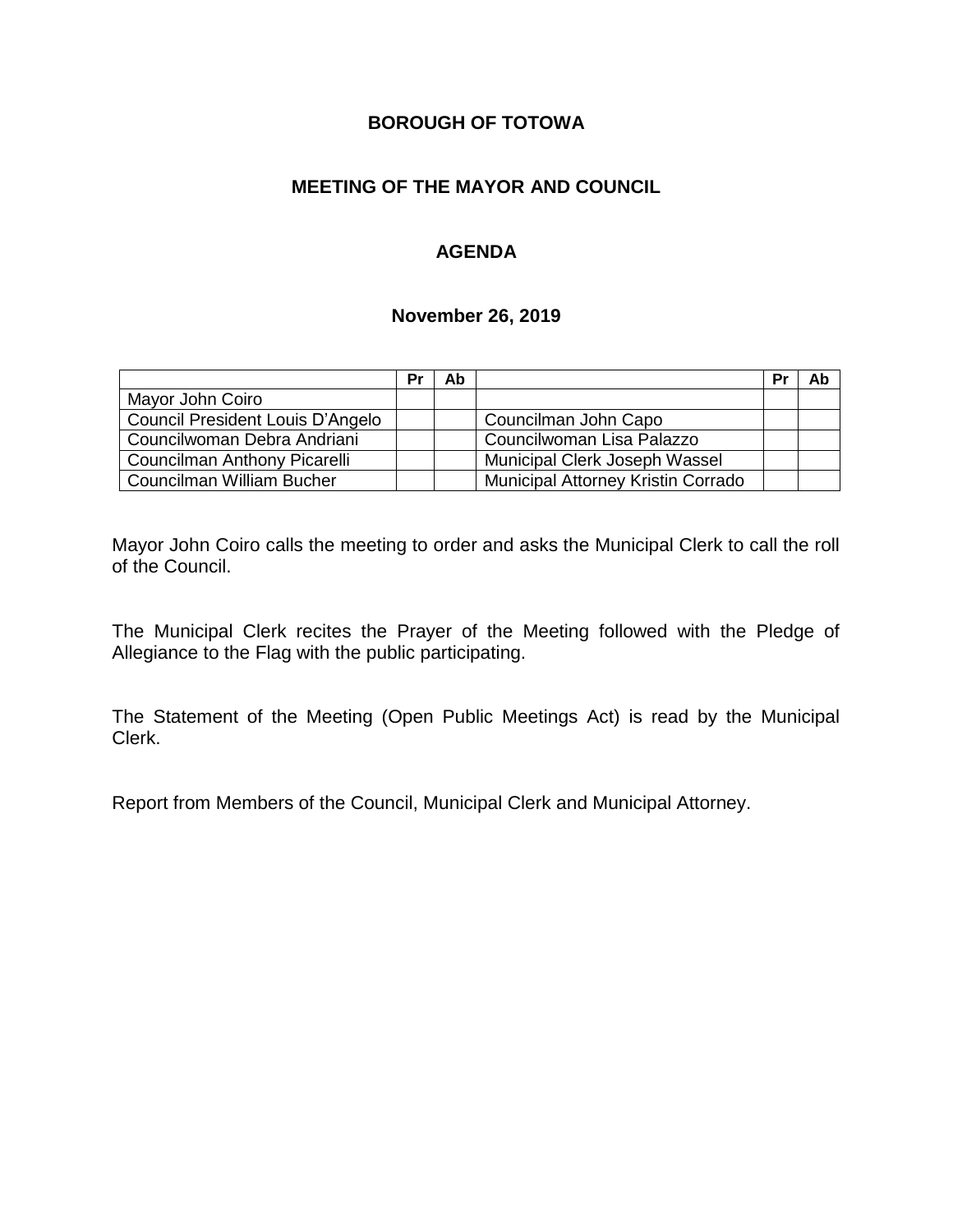Minutes of the Mayor and Council for the meeting of November 12, 2019.

## **COMMITTEE ON FINANCE: PICARELLI, D'ANGELO, CAPO.**

Resolution No. 2019-24 for the payment of bills.

Resolution authorizing the Treasurer to issue refunds to various property owners pursuant to State Tax Court judgments.

Resolution authorizing the Treasurer to issue refunds to various property owners due to overpayment of 4<sup>th</sup> Quarter 2019 taxes.

Resolution Authorizing Cancellation Of Outstanding Checks.

## **COMMITTEE ON PUBLIC SAFETY: D'ANGELO, CAPO, BUCHER.**

Letters from Riverview Park Fire Company, Inc. and Fire Chief Rich Schopperth advising of the removal of firefighter Jay Tempe from their membership.

## **COMMITTEE ON PUBLIC WORKS: BUCHER, PALAZZO, PICARELLI.**

Payment Estimate No. 1 in the amount of \$51,037.42 to Mike Fitzpatrick & Son, Inc. for the Jefferson Place & Raphael Road Improvements.